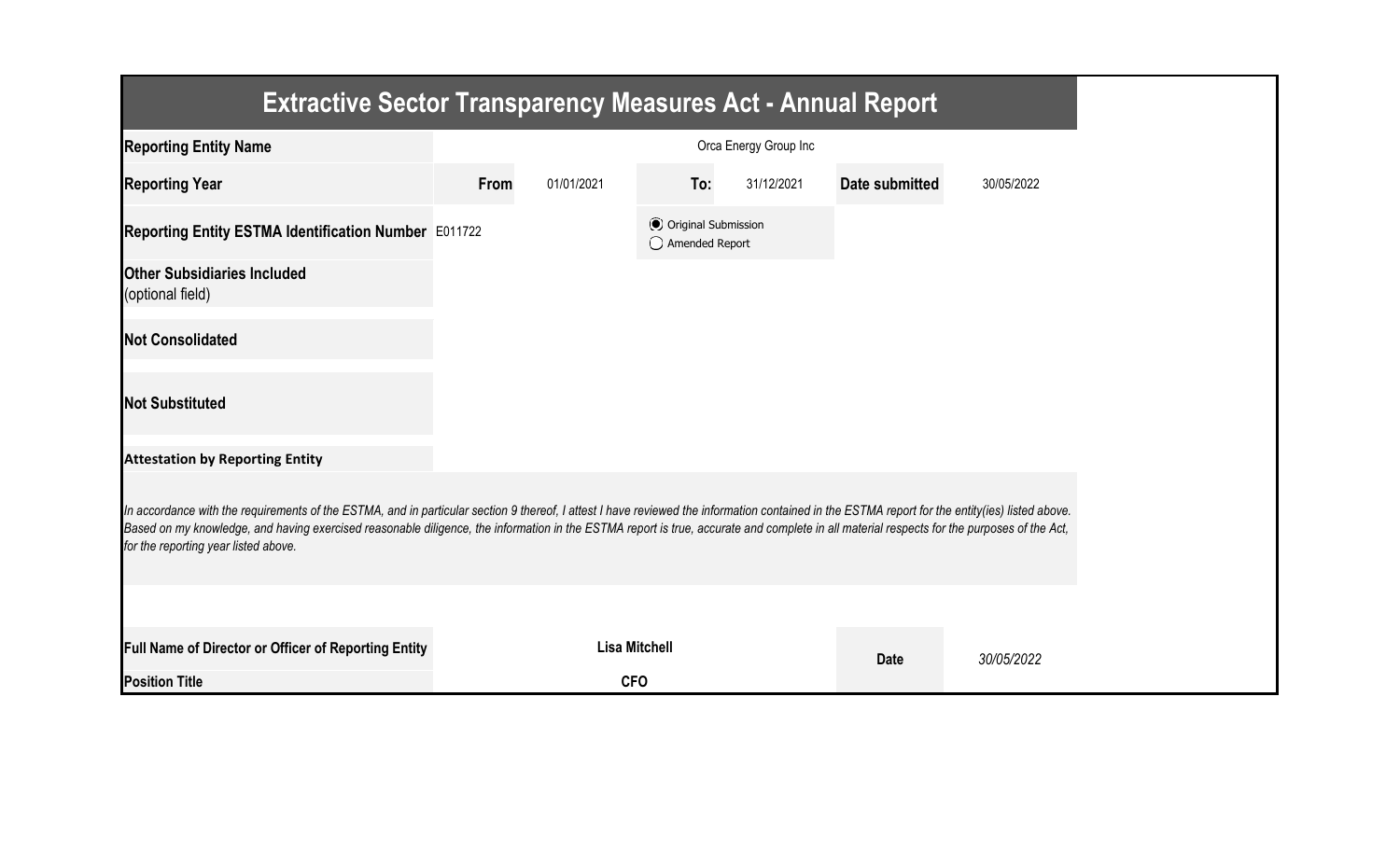| <b>Extractive Sector Transparency Measures Act - Annual Report</b>                                                                                                               |                                              |                                                                                 |                                         |            |            |                                |                |                  |                                               |                                      |                                                                                                            |
|----------------------------------------------------------------------------------------------------------------------------------------------------------------------------------|----------------------------------------------|---------------------------------------------------------------------------------|-----------------------------------------|------------|------------|--------------------------------|----------------|------------------|-----------------------------------------------|--------------------------------------|------------------------------------------------------------------------------------------------------------|
| <b>Reporting Year</b><br><b>Reporting Entity Name</b><br><b>Reporting Entity ESTMA</b><br><b>Identification Number</b><br><b>Subsidiary Reporting Entities (if</b><br>necessary) | From:                                        | 01/01/2021                                                                      | To:<br>Orca Energy Group Inc<br>E011722 | 31/12/2021 |            | Currency of the Report CAD     |                |                  |                                               |                                      |                                                                                                            |
|                                                                                                                                                                                  | <b>Payments by Payee</b>                     |                                                                                 |                                         |            |            |                                |                |                  |                                               |                                      |                                                                                                            |
| <b>Country</b>                                                                                                                                                                   | Payee Name <sup>1</sup>                      | Departments, Agency, etc<br>within Payee that Received<br>Payments <sup>2</sup> | <b>Taxes</b>                            | Royalties  | Fees       | <b>Production Entitlements</b> | <b>Bonuses</b> | <b>Dividends</b> | Infrastructure<br><b>Improvement Payments</b> | <b>Total Amount paid to</b><br>Payee | Notes <sup>34</sup>                                                                                        |
| Tanzania, United Republic of                                                                                                                                                     | Government in United<br>Republic of Tanzania | Tanzania Revenue Authority                                                      | 35,130,000.00                           |            |            |                                |                |                  |                                               |                                      | Payments remitted in Tanzanian<br>35,130,000 Shillings. YE rate of 1,799 TZS / CAD<br>used for conversion. |
| Tanzania, United Republic of                                                                                                                                                     | Government in United<br>Republic of Tanzania | <b>Energy and Water Utilities</b><br><b>Regulatory Authority</b>                |                                         |            | 866,000    |                                |                |                  |                                               |                                      | Payments remitted in Tanzanian<br>866,000 Shillings. YE rate of 1,799 TZS / CAD<br>used for conversion.    |
| Tanzania, United Republic of                                                                                                                                                     | Government in United<br>Republic of Tanzania | Kilwa Municipal Council                                                         |                                         |            | 366,000    |                                |                |                  |                                               |                                      | Payments remitted in Tanzanian<br>366,000 Shillings. YE rate of 1,799 TZS / CAD<br>used for conversion.    |
| Tanzania, United Republic of                                                                                                                                                     | Government in United<br>Republic of Tanzania | Petroleum Upstream Regulatory<br>Authority                                      |                                         |            | 909,000    |                                |                |                  |                                               |                                      | Payments remitted in Tanzanian<br>909,000 Shillings. YE rate of 1,799 TZS / CAD<br>used for conversion.    |
| Tanzania, United Republic of                                                                                                                                                     | Government in United<br>Republic of Tanzania | Tanzania Petroleum<br><b>Development Corporation</b>                            |                                         |            | 19,981,000 | 1,368,000                      |                |                  |                                               |                                      | Payments remitted in Tanzanian<br>21,349,000 Shillings. YE rate of 1,799 TZS / CAD<br>used for conversion. |
|                                                                                                                                                                                  |                                              |                                                                                 |                                         |            |            |                                |                |                  |                                               |                                      |                                                                                                            |
|                                                                                                                                                                                  |                                              |                                                                                 |                                         |            |            |                                |                |                  |                                               |                                      |                                                                                                            |
|                                                                                                                                                                                  |                                              |                                                                                 |                                         |            |            |                                |                |                  |                                               |                                      |                                                                                                            |
|                                                                                                                                                                                  |                                              |                                                                                 |                                         |            |            |                                |                |                  |                                               |                                      |                                                                                                            |
|                                                                                                                                                                                  |                                              |                                                                                 |                                         |            |            |                                |                |                  |                                               |                                      |                                                                                                            |
|                                                                                                                                                                                  |                                              |                                                                                 |                                         |            |            |                                |                |                  |                                               |                                      |                                                                                                            |
|                                                                                                                                                                                  |                                              |                                                                                 |                                         |            |            |                                |                |                  |                                               |                                      |                                                                                                            |
|                                                                                                                                                                                  |                                              |                                                                                 |                                         |            |            |                                |                |                  |                                               |                                      |                                                                                                            |
|                                                                                                                                                                                  |                                              |                                                                                 |                                         |            |            |                                |                |                  |                                               |                                      |                                                                                                            |
|                                                                                                                                                                                  |                                              |                                                                                 |                                         |            |            |                                |                |                  |                                               |                                      |                                                                                                            |
|                                                                                                                                                                                  |                                              |                                                                                 |                                         |            |            |                                |                |                  |                                               |                                      |                                                                                                            |
|                                                                                                                                                                                  |                                              |                                                                                 |                                         |            |            |                                |                |                  |                                               |                                      |                                                                                                            |
|                                                                                                                                                                                  |                                              |                                                                                 |                                         |            |            |                                |                |                  |                                               |                                      |                                                                                                            |
| <b>Additional Notes:</b>                                                                                                                                                         |                                              |                                                                                 |                                         |            |            |                                |                |                  |                                               |                                      |                                                                                                            |